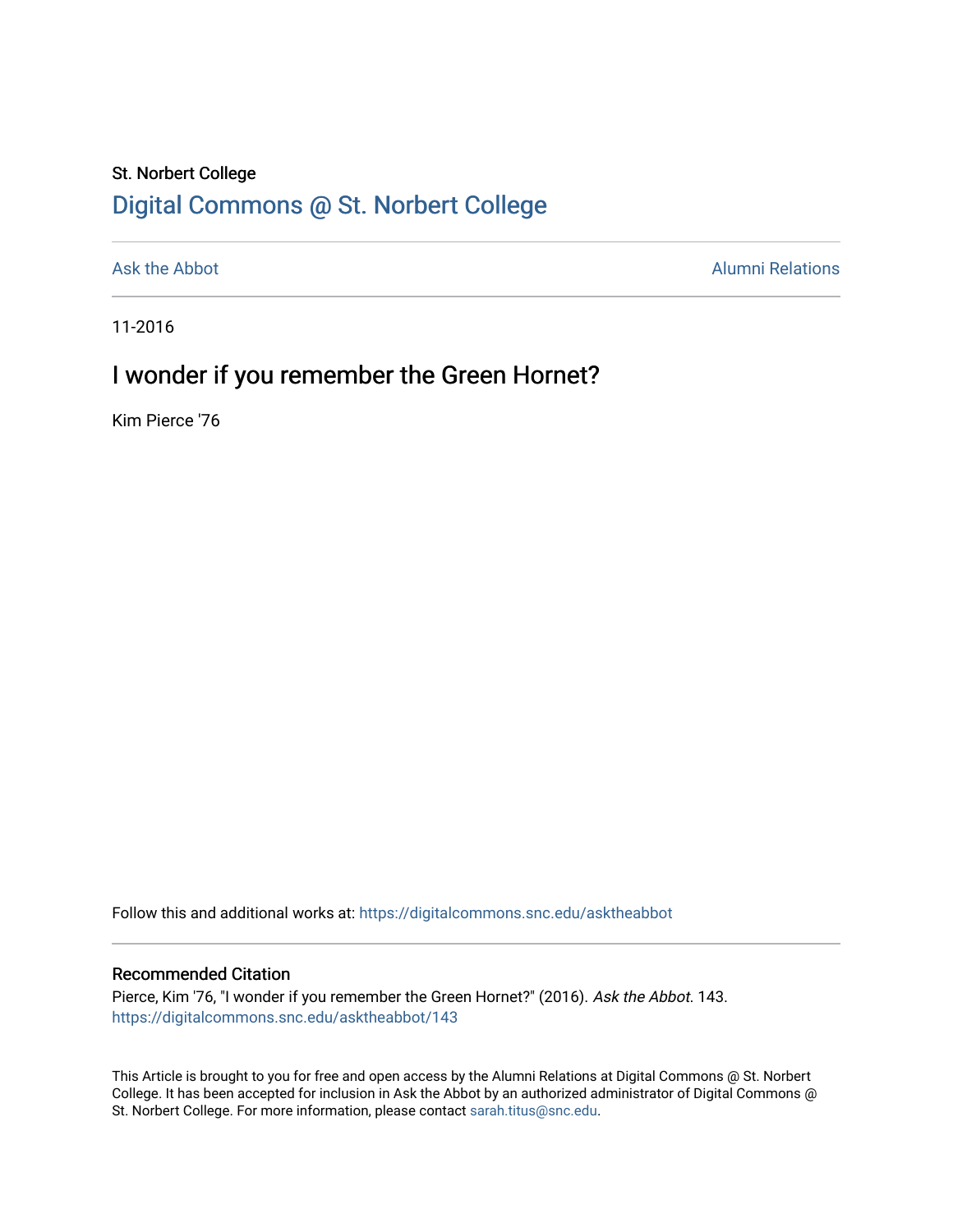

[Academics](https://www.snc.edu/academics) [Admission](https://www.snc.edu/admission) [Campus Life](https://www.snc.edu/campuslife) [Living Norbertine](https://www.snc.edu/livingnorbertine) [Athletics](https://www.snc.edu/athletics) [About](https://www.snc.edu/about)

Q

Giving

to SNC

 $\geq$  [Alumni](https://www.snc.edu/alumni/)  $\geq$  [Ask the Abbot](https://www.snc.edu/alumni/abbot/)  $\geq$  November 2016 A

## [Alumni](https://www.snc.edu/alumni/index.html)

[Events & Reunions](https://www.snc.edu/alumni/event/index.html) [Behind the Arch](https://www.snc.edu/alumni/event/behindthearch/) [Benefits and Services](https://www.snc.edu/alumni/benefits.html) [Get Involved](https://www.snc.edu/alumni/getinvolved.html) [Give to SNC](http://giving.snc.edu/) [Alumni Awards](https://www.snc.edu/alumni/awards/index.html) [Knight Lights](https://www.snc.edu/alumni/knightlights/index.html) [Alumni-Owned](https://www.snc.edu/alumni/directory/index.html) [Businesses Network](https://www.snc.edu/alumni/directory/index.html) [Alumni Board](https://www.snc.edu/alumni/alumniboard.html) [Student Alumni](https://www.snc.edu/alumni/saa.html) [Ambassadors](https://www.snc.edu/alumni/saa.html)

[Staff](https://www.snc.edu/alumni/contactus.html)

# November 2016 Question:

Dear Abbot Pennings,

I wonder if you remember the Green Hornet?

Kim Pierce '76

#### Answer:

Dearest Kim,

I do indeed, Kim! And if I am not mistaken, it was you yourself who used to take the wheel of this venerable old bus when you worked with our athletes as a student trainer.

Yours is a question that prompts many fond memories, and will certainly elicit some affectionate laughter among our football alumni of the Hornet's era. No-one who rode the old rattletrap or knew it by its nickname will ever forget the experience, I am sure. Well, we managed with what we could procure and, all told, the Hornet served us well in its day.

Owned by the Norbertines, the Green Hornet first became a familiar sight on campus as the bus that used to transport Abbot Pennings High School sports teams to their away-game destinations back in the early 1970s. (Dear me, is it really as long ago as 2011 that I last [wrote about our dear high school](http://www.snc.edu/alumni/abbot/201103.html)?)

After many a trip, the Green Hornet headed into "retirement" mode and its last lease of life came in the mid-70s, when [Coach Mel Nicks](http://www.snc.edu/alumni/abbot/201007.html) used the aging bus as a means to transport his football team across the river to practice. (In that era, of course, the team played at Minahan Stadium, which was home



#### Ask The Abbot

As the founder of St. Norbert College, and having a prime seat in the center of campus throughout the years, I, Abbot Bernard Pennings, hold the answers to many of your burning questions about the college. [Submit Your Question](https://www.snc.edu/alumni/abbot/index.html)